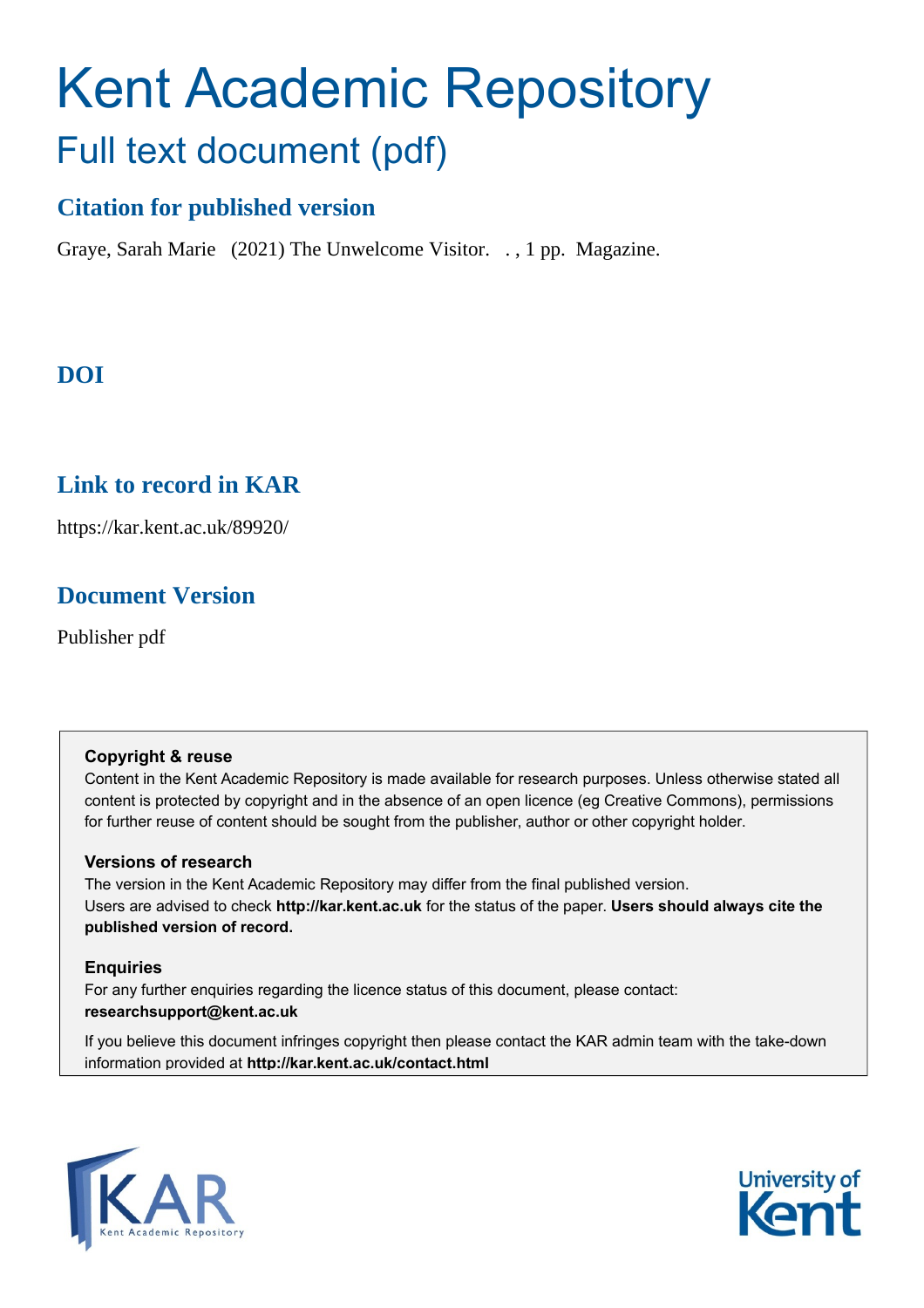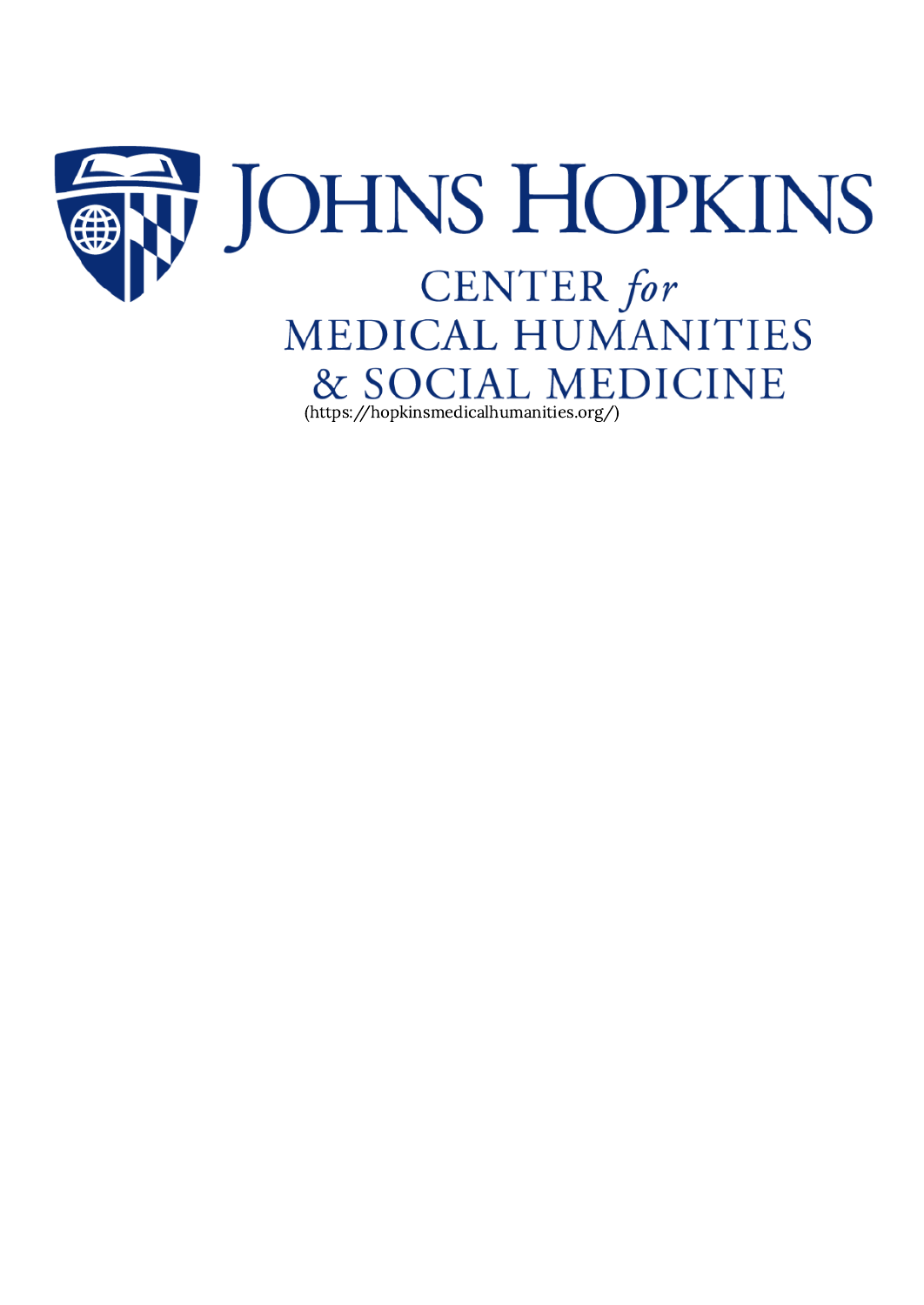# **The Unwelcome Visitor**

F

#### **by Sarah Marie Graye**

He's tall and skinny, takes long, silent strides For some people, he carries knives made of rib For others, like me, he arrives quietly, without a hello With a squeeze and a ripple, he pushes himself through

He's not the gust that whips up autumn leaves Nor the icy blast that numbs my cheeks in winter He's not the breeze that makes spring flowers dance Nor the warm summer fug that sits on my shoulders

He's the extra breath of air that lives within me Visits are sporadic, occasional, rarely every season Growing slowly, I feel him press upon my pleura Then grumbles and pops, announcing he's here

Occasionally, he'll close the door behind him And leave me of his own accord